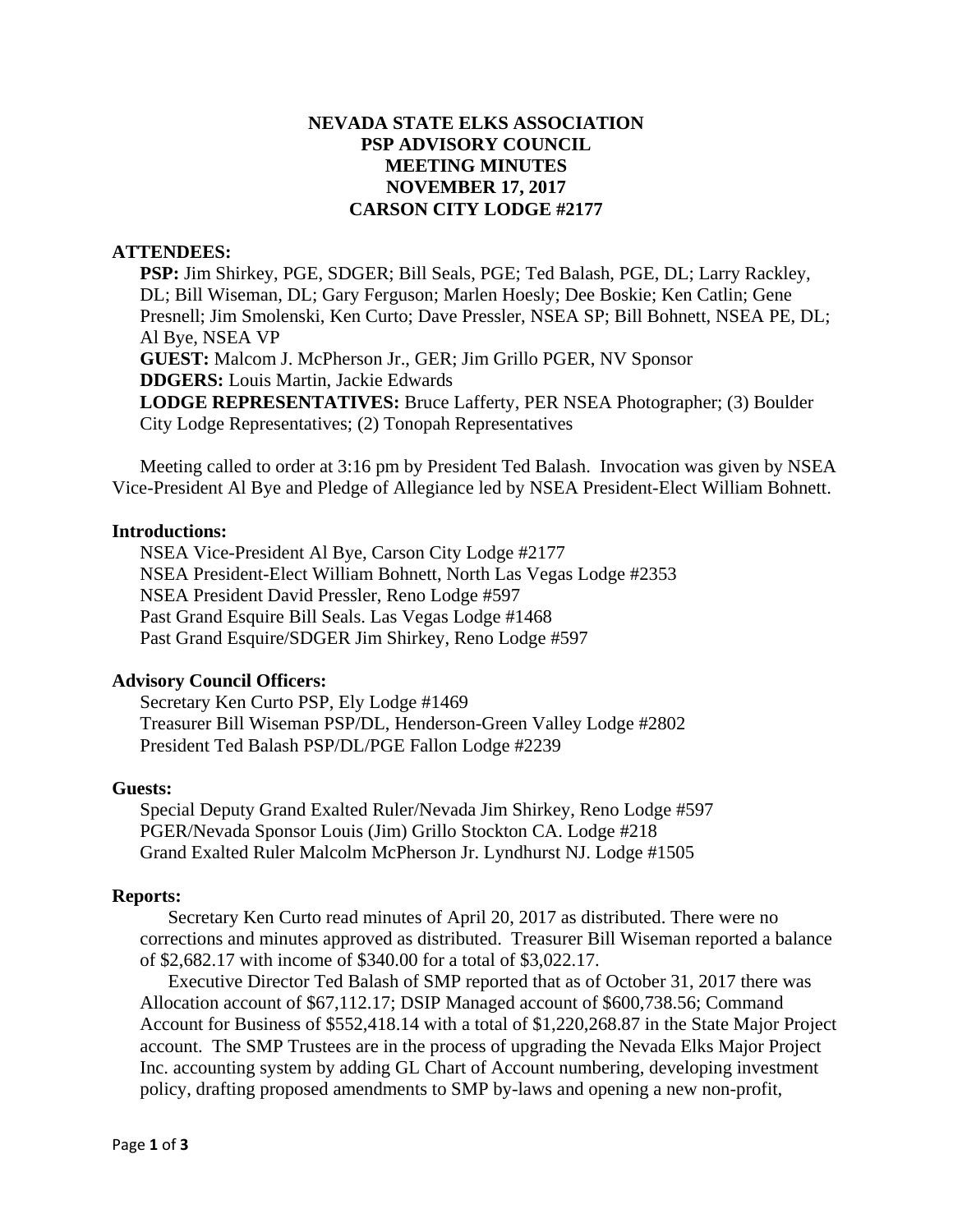interest bearing checking account. Also reported was that Chairman Steve McBride resigned due to personal reasons and Vice-Chairman Don Coleman now fills the chairman position. NSEA SP Pressler appointed PER Pam Shirkey to fill McBride's unexpired term.

Treasurer Bill Wiseman also reported that some members have not paid their dues and there may be some members in care facilities. They will not be dropped from membership.

## **Reports on State Convention and Mid-Terms:**

 PER Bruce Lafferty and Tonopah representatives presented paperwork for the April 19- 22, 2018 annual convention in Tonopah, NV. Representatives from Boulder City Lodge #1682 presented paperwork on the November 15-18, 2018 Mid-Term convention. PSP Ken Curto presented paperwork on the April 25-29, 2019 annual convention. PER Lafferty also said he would send a PDF on the Tonopah convention to NSEA Webmaster Bill Wiseman.

### **Grand Lodge Conventions:**

| 2018 July 1-4       | San Antonio, TX. |
|---------------------|------------------|
| 2019 June 30-July 3 | St. Louis, MO.   |
| 2020 July 5-8       | Baltimore, MD.   |
| 2021 July 4-7       | Tampa, FL.       |

## **NSEA Officers to be elected:**

President William Bohnett North Las Vegas #2353 already elected President-Elect, nominations from the North District Vice-President, nominations from the South District 4-year State Trustee, nominations from the North District 3-year SMP Trustee, nominations from the South District

#### **Letters have been received from Lodges recommending:**

Albert Bye for NSEA President-Elect from Carson City #2177 Dom Buffamonte for NSEA Vice-President from North Las Vegas #2353 Carlos Medina Jr. for NSEA Vice-President from Boulder City #1682 Rick Stone for NSEA 4-year Trustee from Reno #597 No names submitted for SMP 3-year Trustee

## **Unfinished Business:**

2017 Grand Lodge Local Convention chairman PSP Dee Boskie reported on the Grand Lodge activities. He complimented all who worked during the convention and said there were 7,006 registered Elks at the annual convention. There were 176 volunteers for Nevada that worked for an entire year and they were given \$28,000 in seed money of which only \$23,000 was spent. The NSEA was repaid the seed money of \$28,000 plus an additional \$8,400 in profits earned.

Vice-President Al Bye reported on the SMP D&O insurance and annual audit review. He said the SMP now has an accounting system and the D&O insurance has been purchased. The D&O is in the formative stages and no checks have been written.

### **New Business:**